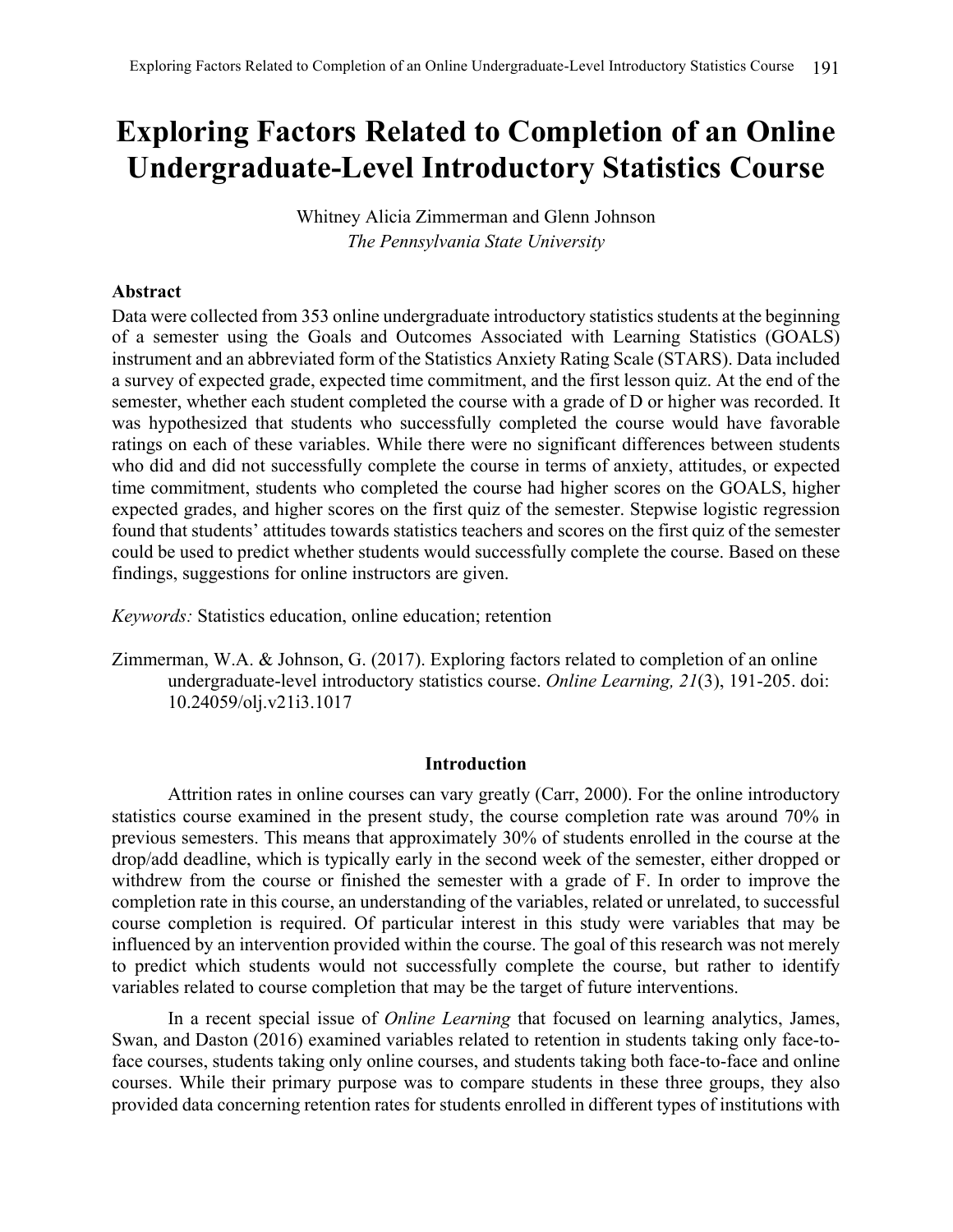different demographic characteristics. They found that for students enrolled in a primarily online university, those with a Pell grant were more likely to be retained than those without a Pell grant. They also found that females were more likely to be retained, as well as students over the age of 26. While these results concerning types of courses taken and demographics do provide information that can be used to predict whether a student will be successful, these variables cannot be controlled by an instructor. In the present study, variables that may be influenced by instructors will be examined.

Many students enter their required introductory statistics course with high levels of anxiety and relatively negative attitudes (DeVaney, 2010; Onwuegbuzie, 2004; Zeidner, 1991). Misconceptions that an introductory statistics course is a mathematics course may be partially responsible for this, resulting in mathematics anxiety (Pan & Tang, 2005; Zeidner, 1991). In reality, the mathematical operations that students are required to perform in this course are limited, as online simulations and statistical software are often used. In interviews with students with high statistics anxiety, Malik (2015) found that this anxiety could lead students to feelings of defeat and poor performance in the course. This was often the case in the course featured in the present study; the majority of students who failed the course in the past did not submit numerous assignments. Instructors have also noted that some students have low grade expectations and are satisfied to earn the lowest grade necessary to fulfill their degree requirements (typically a C or D). On a positive note, DeVaney did observe that online statistics students' anxiety levels decreased from the beginning to end of the course and that their attitudes become more positive. This shows that attitudes and anxieties about statistics are subject to change over the course of one semester.

Two research questions concerning successful course completion were addressed in the present study, where successful course completion was defined as finishing the course with a grade of D or higher. The two research questions were:

(1) Do students who successfully complete the course differ from those who do not successfully complete the course in terms of their attitudes, anxieties, expectations, and performance in the early weeks of the course?

(2) What variables can be used to best predict successful course completion?

It was hypothesized that students who did successfully complete the course had more positive attitudes, lower levels of anxiety, higher expectations, and better performance in the early weeks of the course compared to students who did not successfully complete the course. The purpose of constructing a model to predict successful course completion was to identify the variables that have the strongest relationship with course completion and that may be used to design an intervention to improve course completion rate.

## **Literature Review**

The present study examined retention in an online undergraduate-level introductory statistics course. While the literature revealed no studies utilizing these specific parameters, studies examining retention in online courses were abundant, including many case studies that emphasized factors at the institutional level (e.g., Bloemer, 2009; Clark, Holstrom, & Millacci, 2009; Fasse, Humbert, & Rappold, 2009; Meyer, Bruwelheide, & Poulin, 2009). The present study, however, emphasized factors at the student level. More specifically, the emphasis was on student-level factors that could be targeted for intervention and influenced by online statistics instructors. Only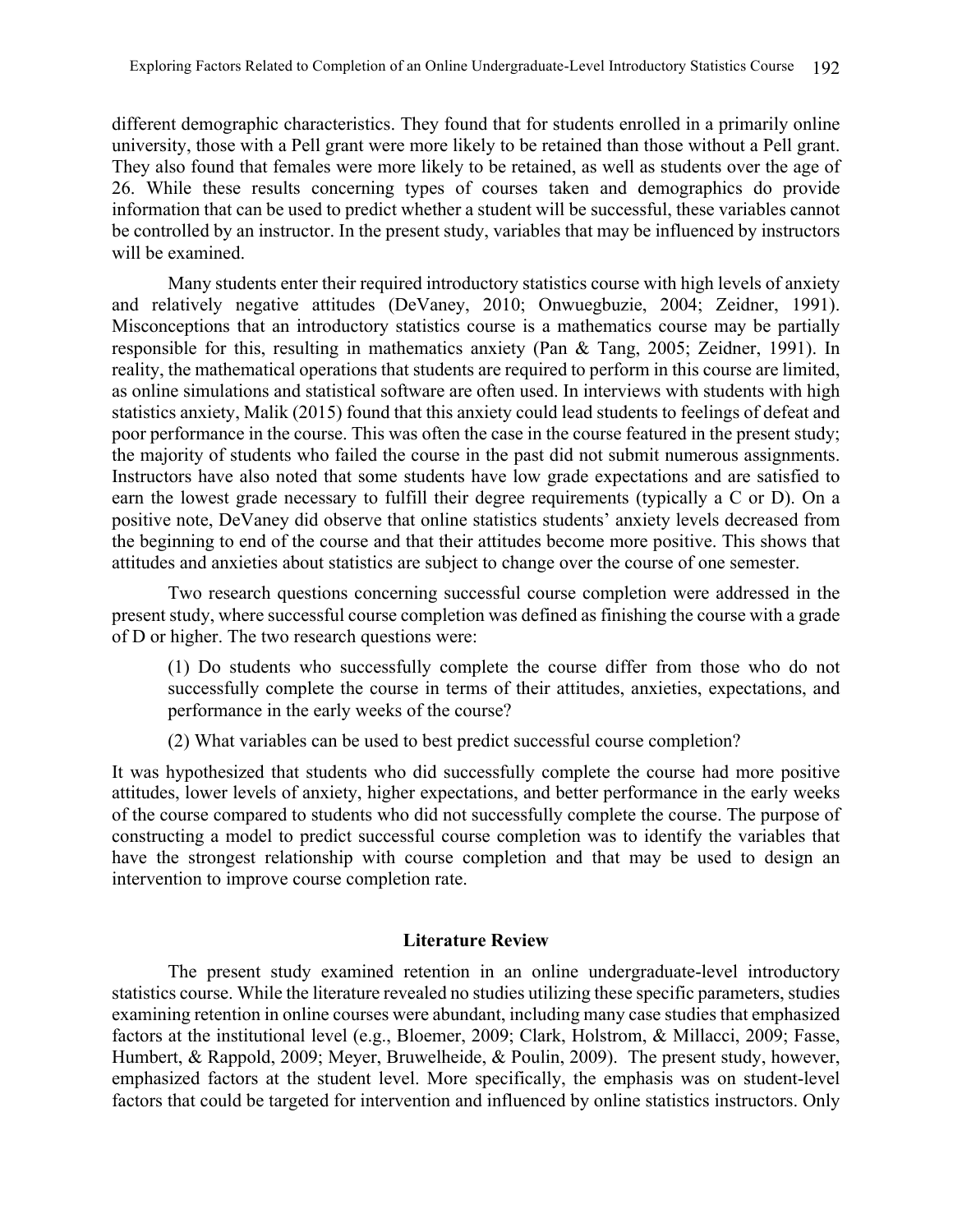one study concerning retention in an online statistics course could be located. That study will be reviewed first. Then, studies concerning retention in online courses will be reviewed.

The one study that specifically addressed retention in an online statistics course compared face-to-face, hybrid, and online sections of an introductory statistics course at one community college. All three formats of the course used the same materials and were taught over four semesters. This study found no statistically significant differences among the three formats of the course in terms of mid-term exam scores ( $p = .596$ ), final exam scores ( $p = .305$ ), or average exam scores ( $p = 0.246$ ). Neither did the formats reveal proportional differences in terms of students who began the course who remained in the course to complete the mid-term exam ( $p = .203$ ) or finalexam ( $p = .089$ ). While course completion rates were slightly lower for the online sections of the course, online students who did complete the course actually had slightly higher exam scores and overall course grades compared to students in the face-to-face and hybrid sections, although none of these differences were statistically significant (Sami, 2011).

# **Retention in Online Courses**

The results of numerous studies examining completion rates in online courses vary greatly. Some researchers have compared the completion rates of online courses to traditional face-to-face courses. For example, Atchley, Wingenbach, and Akers (2013) compared the course completion rates of 5,778 students enrolled in online and/or traditional face-to-face sections of the same courses with the same instructors. Their results were statistically significant  $[\chi^2 (1) = 14.132, p <$ .001] with the online students having a 93.3% completion rate and the traditional students having a 95.6% completion rate. They also compared completion rates by discipline and found a significant relationship between discipline and course completion  $[\chi^2(13) = 96.974, p < .001]$ although this study combined online and traditional courses, and statistics was not one of the disciplines examined.

The online course completion rate of 93.3% provided by Atchley, et al. (2013) is higher than the completion rates provided by others. Carr (2000) reported that across 35 online courses at one large community college the completion rate was 58%. Bälter, et al. (2013) examined an online mathematics course and an online programming course and found competition rates of 37% and 69% respectively. In the online course studied in the present research, the completion rate in recent semesters was around 70%. For case studies concerning institutions with high completion rates, see the October 2009 (volume 13, issue 3) issue of *the Journal of Asynchronous Learning Networks*.

In terms of student variables related to successful course completion, Bälter, et al. (2013) examined students' approaches to learning in relation to their course completion. They found that in a programming course, students who successfully completed the course scored higher on subscales measuring deep approaches to learning, such as seeking meaning and relating ideas. Students who successfully completed a mathematics course also scored higher on subscales concerning deep approaches, specifically, relating ideas, and scored higher on subscales concerning strategic approaches to learning, specifically, time management and achievement. They did not find a significant difference between male and female students in terms of course completion nor did they find a major effect based on prior experience in higher education.

Aragon and Johnson (2008) also studied student variables related to the successful completion of online courses. Their students were enrolled in online courses at a rural community college. They did not find significant differences between online students who did and did not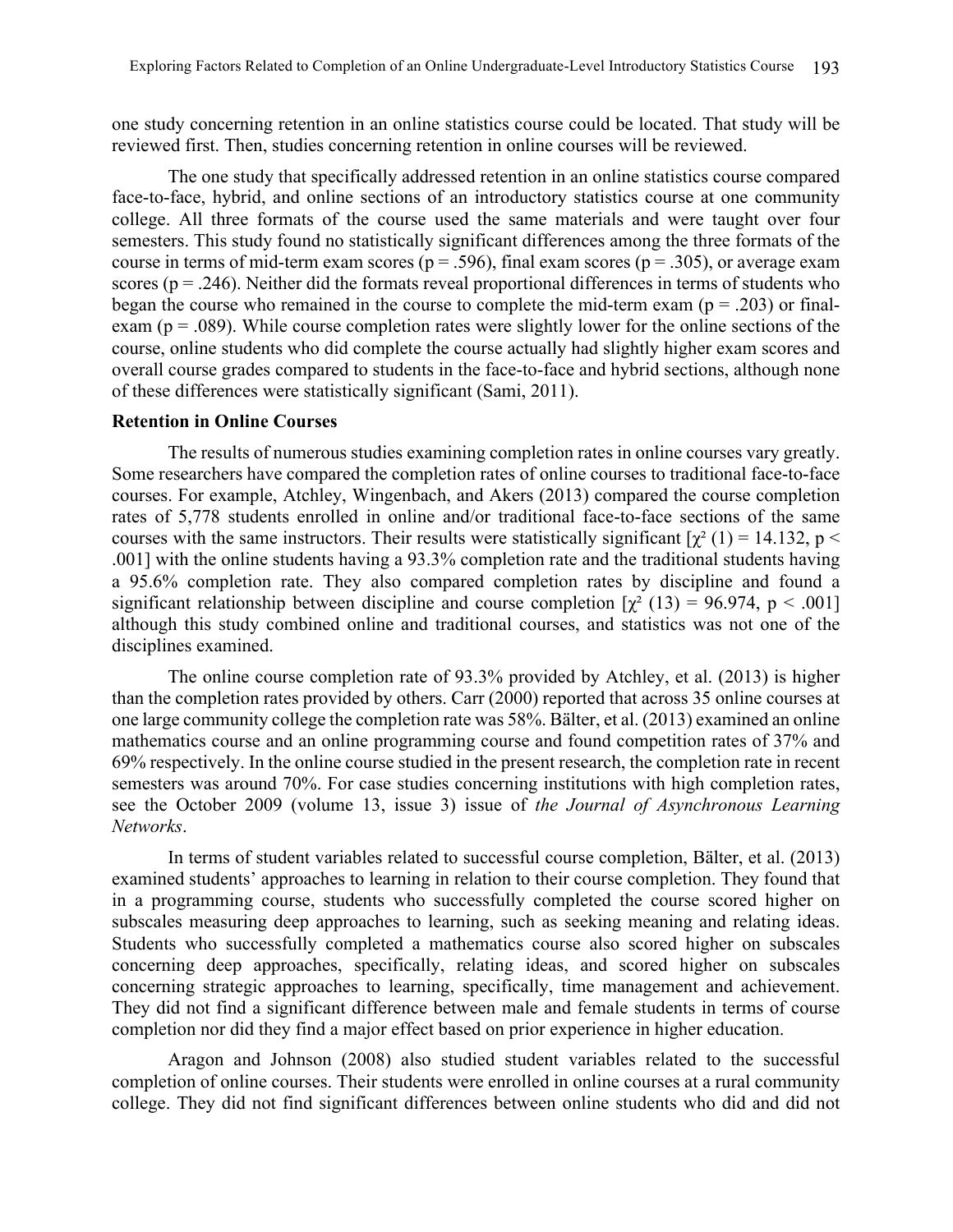successfully complete their course in terms of age  $[t(303) = 1.09, p = .28]$ , ethnicity  $[\chi^2(1) = 0.49,$  $p = .48$ ], financial aid eligibility  $[\chi^2(1) = 0.03, p = .87]$ , placement in developmental courses [reading:  $\chi^2$  (1) = 0.05, p = .83; writing:  $\chi^2$  (1) = 2.84, p = .09; or mathematics:  $\chi^2$  (1) = 1.29, p = .26], or scores on a measure of self-directed learning readiness  $[t(303) = -0.58, p = .56]$ . They did find a significant difference for gender  $[\chi^2 (1) = 5.64, p = .02]$  with a 66% completion rate for women and a 52% completion rate for men. On average, students who successfully completed courses were enrolled in more credits during that semester  $[t(303) = 9.33, p < .001]$  and had higher overall grade point averages  $[t(303) = 4.45, p < .001]$ . A sample of students who did not successfully complete a course was surveyed and five themes were identified: personal reasons and time constraints, course design and communication, technology, institutional issues, and learning preferences.

#### **Factors Related to Student Success in Statistics**

In the present study, variables that could be impacted by interventions in an introductory statistics course were selected to be studied. Because instructors have no influence over gender, financial aid eligibility, family responsibilities, or employment status, these variables were excluded. Instead, emphasis focused on students' perceptions and behaviors. These included anxiety levels and attitudes concerning statistics, which have been studied in the field of statistics education but not in relation to attrition in online courses. Expected grade was included in this study because instructors have noted students' satisfaction with a C or D in the course. Intended time commitment was included because students have commented on mid-semester feedback surveys in previous semesters that the course was more time consuming than others. Finally, performance on the first quiz of the course was included as a measure of students' activity early in the semester. A pre-test of demonstrated knowledge was included to assess preexisting knowledge level differences among students who ultimately did and did not successfully complete the course.

#### **Methods**

# **Participants**

In the fall 2015 semester 564 students were enrolled across 14 sections of an undergraduate-level introductory statistics course through one large, multi-campus university's online campus. The instructors of 12 sections agreed to have their students participate in the study. Instructors were not given any information concerning the purpose of the study. Data related to general research concerning course completion and student learning in relation to national norms were routinely collected from students. It was not unusual for instructors to ask their students to take surveys in this course. Of the 484 students enrolled in those 12 sections, 385 students completed the survey during the first week of class and 353 gave permission for their data to be used in research.

The demographic characteristics of the students who agreed to participate in this research study were not available. However, students who enrolled in this course were representative of the population of undergraduate students enrolled through the University's online campus. The average age of an undergraduate student is 31 years. In terms of sex, 52.7% of students are female and 47.3% are male. This course is a general education course and it required for many majors. Thus, the students enrolled in the course represent a wide variety of majors including business, communications, nursing, and criminal justice.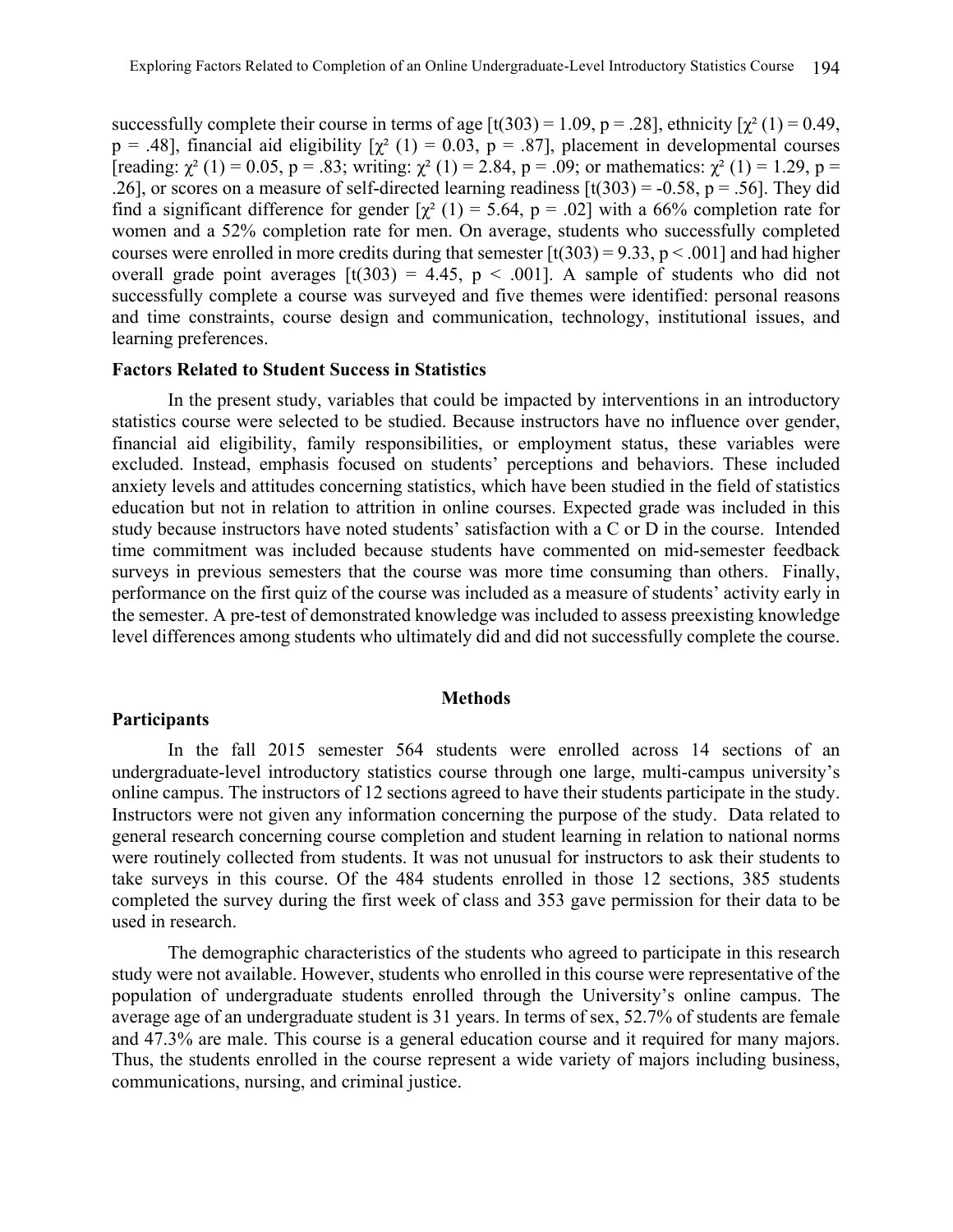# **Procedures**

During the first week of the course students were asked to complete the Goals and Outcomes Associated with Learning Statistics (GOALS) instrument and an abbreviated form of the Statistics Anxiety Rating Scale (STARS). In addition to these two scales, which will be described in greater detail below, students were asked to identify their final grade and time commitment expectations. Students' grades on the first quiz of the course were also recorded. Final course grades were used to determine whether students successfully completed the course. A grade of D or higher was necessary to be classified as having successfully completed the course. Students who finished the course with a final grade of F and students who dropped or withdrew were classified as not having successfully completed the course.

## **Instrumentation**

**Goals and Outcomes Associated with Learning Statistics (GOALS).** The GOALS was used as a measure of demonstrated knowledge of introductory statistics concepts. The GOALS was completed online and consists of 20 multiple-choice items that test concepts commonly covered in introductory statistics courses such as variability, sampling variation, confidence intervals, and p-values. Each of the 20 questions is worth 5 points, with a possible range of scores from 0 to 100. The instrument was developed primarily at the University of Minnesota's Department of Educational Psychology as part of the Assessment Resource Tools for Improving Statistical Thinking (ARTIST) and eATLAS NSF-funded projects (Lock Morgan, 2015). Measures of internal consistency (e.g., Cronbach's alpha) could not be computed because individual student responses were not available; only composite scores were available. While no published manuscripts concerning the psychometric properties of the GOALS were reviewed, this is an assessment that aligns with the curriculum of the course in the present study.

**Statistics Anxiety Rating Scale (STARS).** An abbreviated form of the STARS was developed for this study. The original version of the STARS was created by Cruise, Cash, and Bolton (1985). Hanna, Shevlin, and Dempster's (2008) revision of the STARS was used as the starting point for the development of the abbreviated scale. Both Cruise et al.'s and Hanna et al.'s versions consisted of 51 items on six subscales: test anxiety, asking for help anxiety, interpretation anxiety, attitudes towards statistics teachers, self-concept, and worth of statistics. A shorter form was needed for this study due to time constraints; this was a part of a larger survey being taken by students in the course who were also completing other assessments during the same time period.

The six subscale model validated by Hanna, et al. (2008) served as the basis for the abbreviated form. Three items were selected on each of the six subscales resulting in a total of 18 items. These items were selected on the basis of Hanna et al.'s standardized factor loadings and on the basis of what was most logical, given that students in the present study were all enrolled in an online course. Items on the anxiety subscales (test, asking for help, and interpretation) were measured using a five-point anxiety scale ranging from "no anxiety" to "very strong anxiety." Items on the attitudes subscales (teachers, self-concept, and worth) were measured using a standard five-point Likert scale from "strongly disagree" to "strongly agree."

Because this abbreviated form of the STARS had not previously been used, it was necessary to evaluate its psychometric properties. Confirmatory factor analysis was used to examine the use of the six-factor structure as opposed to a more parsimonious two- or one-factor structure. The one-factor model included all 18 items on one factor. For the two-factor model, items on the anxiety subscales were combined to create the first factor and items on the attitudes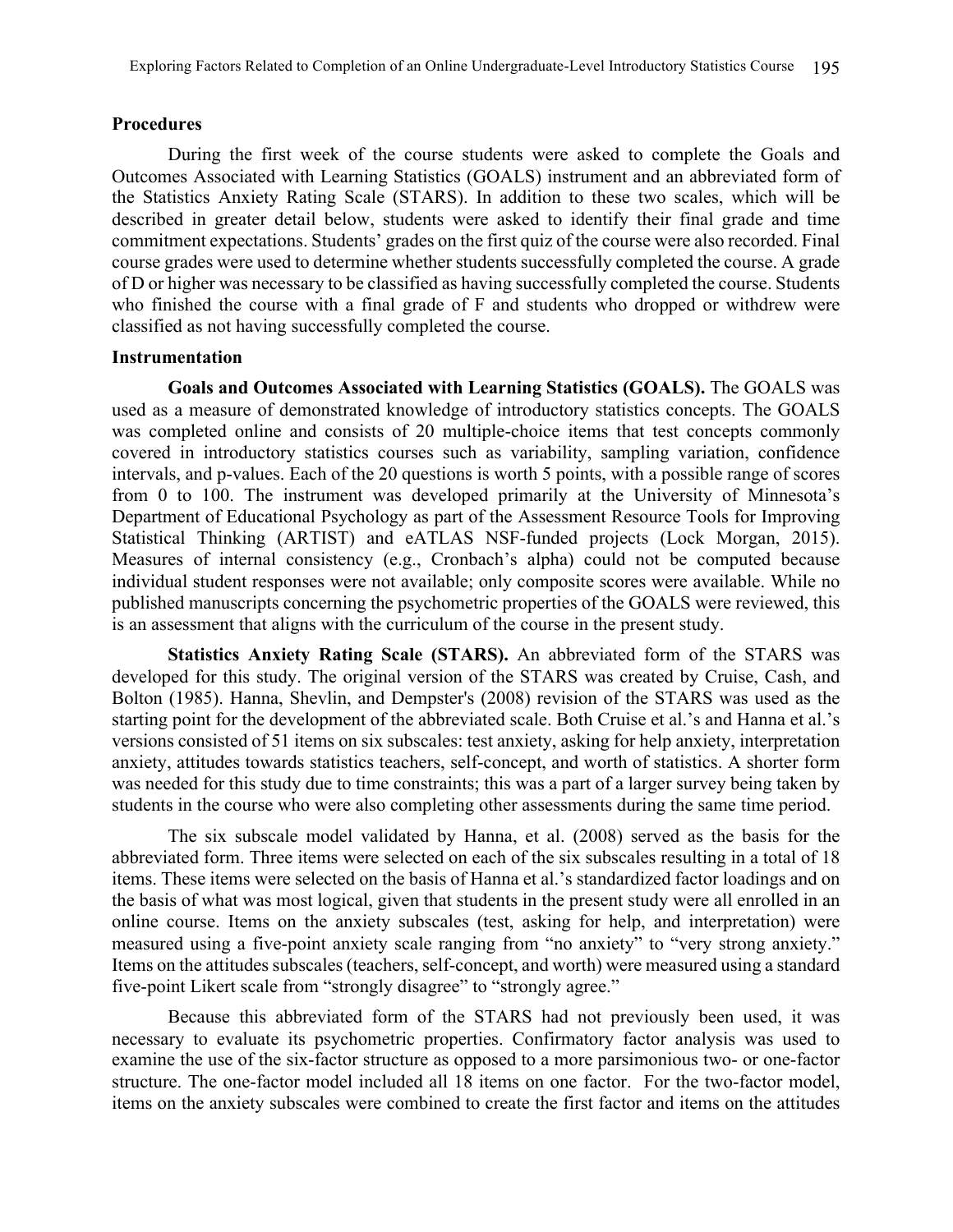subscales were combined to create the second factor. The six-factor model used the original six subscale structure from Cruise et al. (1985) and Hanna et al. (2008). The three models were estimated using IBM SPSS Amos 23.0.0. Maximum likelihood estimations were used for all models. In the two- and six-factor models, all latent factors were allowed to correlate. No correlated errors were included in any of the models. The results of these analyses are presented in Table 1. All fit indices suggested that the most appropriate model for these data is the six-factor model.

| Model      | Df  | $\chi^2$  | <b>RMSEA</b><br>$[90\% \text{ CI}]$ | <b>CFI</b> | <b>ECVI</b><br>$[90\% \text{ CI}]$ | <b>MECVI</b> |
|------------|-----|-----------|-------------------------------------|------------|------------------------------------|--------------|
| One-Factor | 135 | 1697.388* | .181<br>[.174, .189]                | 0.567      | $5.129$<br>[4.762, 5.517]          | 5.146        |
| Two-Factor | 135 | 1075.866* | .141<br>[.134, .149]                | 0.749      | 3.369<br>[3.083, 3.676]            | 3.387        |
| Six-Factor | 120 | 211.383*  | .048<br>[.037, .058]                | 0.974      | 1.004<br>[0.898, 1.132]            | 1.026        |

*\* p < 0.001*

*Note:* RMSEA = root mean square error of approximation;  $CI =$  confidence interval;  $CFI =$ comparative fit index; ECVI = expected cross-validation index; MECVI = modified expected cross-validation index; Sample size for all analyses was 353.

*Table 1*. Confirmatory Factor Analysis Results

## **Results**

## **Descriptive Statistics**

Of the 353 students who agreed to participate in the study, 254 (72.0%) successfully completed the course. Of the remaining 99 students, 38 (10.8%) stayed enrolled through the end of the semester but received a grade of F, and 61 (17.3%) students dropped or withdrew from the class before the end of the semester.

Descriptive statistics concerning all participants' responses to each of the STARS items are presented in Table 2. Higher scores on the anxiety subscales represent higher levels of anxiety. High scores on the attitudes subscales represent stronger agreement with the statement and thus, more negative attitudes.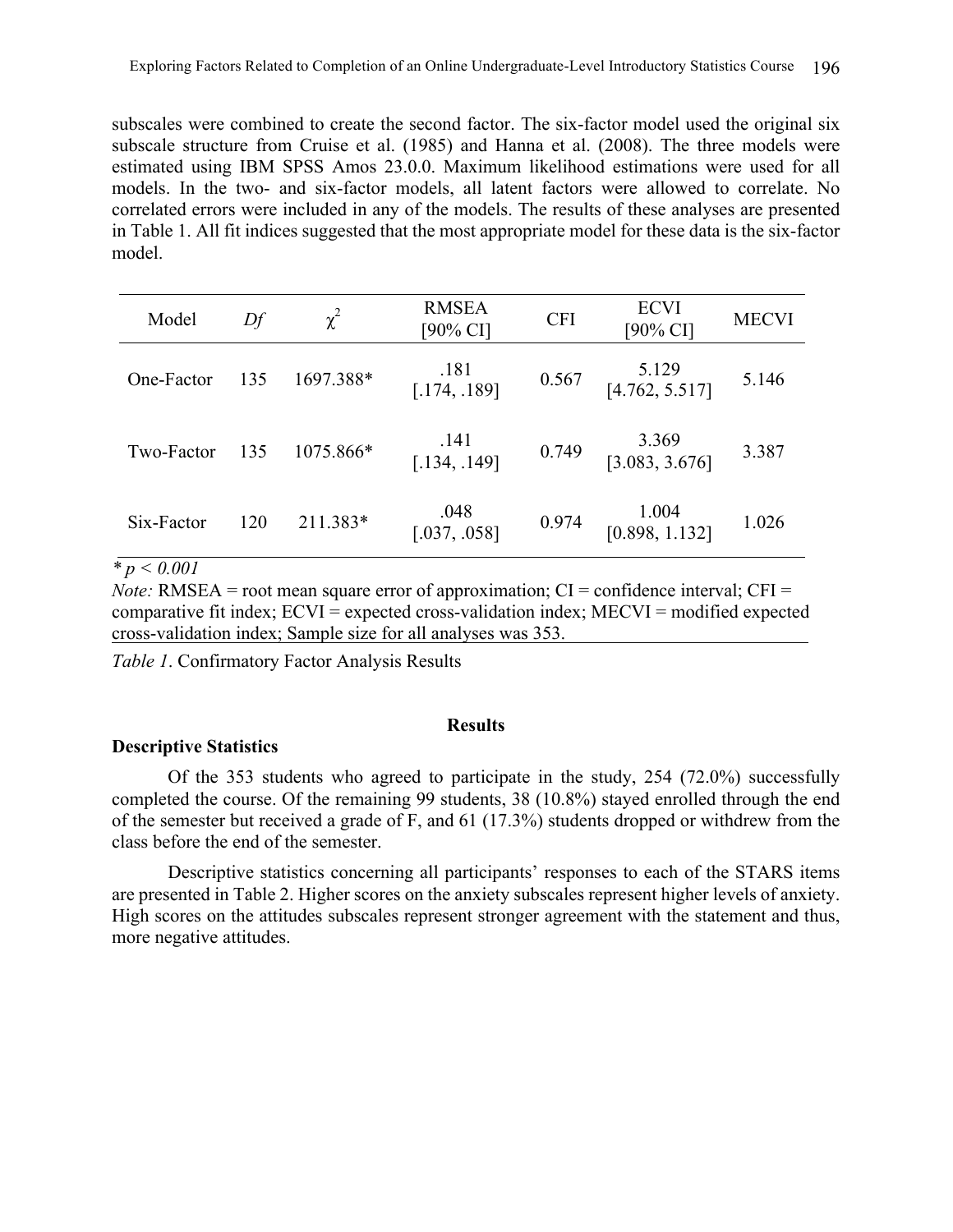| Scale                                                  | Item Stem                                                                                             | N   | Mean | <b>SD</b> |
|--------------------------------------------------------|-------------------------------------------------------------------------------------------------------|-----|------|-----------|
| <b>Test Anxiety</b>                                    | Studying for an examination in a statistics<br>course                                                 | 349 | 3.21 | 1.087     |
| <b>Test Anxiety</b>                                    | Doing an examination in a statistics<br>course                                                        | 350 | 3.42 | 1.179     |
| <b>Test Anxiety</b>                                    | Waking up in the morning on the day of a<br>statistics test                                           | 349 | 2.91 | 1.271     |
| <b>Asking Anxiety</b>                                  | Contacting my statistics instructor for<br>help with material I am having<br>difficulty understanding | 347 | 2.04 | 1.046     |
| <b>Asking Anxiety</b>                                  | Asking one of my instructors for help in<br>understanding a printout                                  | 347 | 1.93 | 1.022     |
| <b>Asking Anxiety</b>                                  | Asking a fellow student for help in<br>understanding a printout                                       | 350 | 2.00 | 1.037     |
| Interpretation<br>Anxiety                              | Making an objective decision based on<br>empirical data                                               | 350 | 2.26 | 0.992     |
| Interpretation<br>Anxiety                              | Reading a journal article that includes<br>some statistical analyses                                  | 351 | 1.81 | 0.865     |
| Interpretation<br>Anxiety                              | Trying to understand the statistical<br>analyses described in the abstract of a<br>journal article    | 348 | 2.55 | 1.030     |
| Worth of Statistics                                    | I feel statistics is a waste                                                                          | 349 | 1.82 | 0.809     |
| Worth of Statistics                                    | I wish the statistics requirement would be<br>removed from my academic major                          | 350 | 2.56 | 1.269     |
| Worth of Statistics                                    | I am never going to use statistics                                                                    | 350 | 1.88 | 0.907     |
| <b>Attitudes Towards</b><br><b>Statistics Teachers</b> | Statistics teachers are so abstract they<br>seem inhuman                                              | 345 | 1.89 | 0.829     |
| <b>Attitudes Towards</b><br><b>Statistics Teachers</b> | Statistics teachers communicate in a<br>different language                                            | 351 | 2.32 | 0.972     |
| <b>Attitudes Towards</b><br><b>Statistics Teachers</b> | Statisticians are more number oriented<br>than they are people oriented                               | 350 | 2.63 | 1.018     |
| Self-Concept                                           | I cannot even understand high school<br>math; I don't see how I can possibly<br>do statistics         | 352 | 2.07 | 1.151     |
| Self-Concept                                           | Since I never enjoyed math, I do not see<br>how I can enjoy statistics                                | 351 | 2.24 | 1.214     |
| Self-Concept                                           | I do not have enough brains to get through<br>statistics                                              | 351 | 1.95 | 1.057     |

*Table 2*. Descriptive Statistics for STARS Items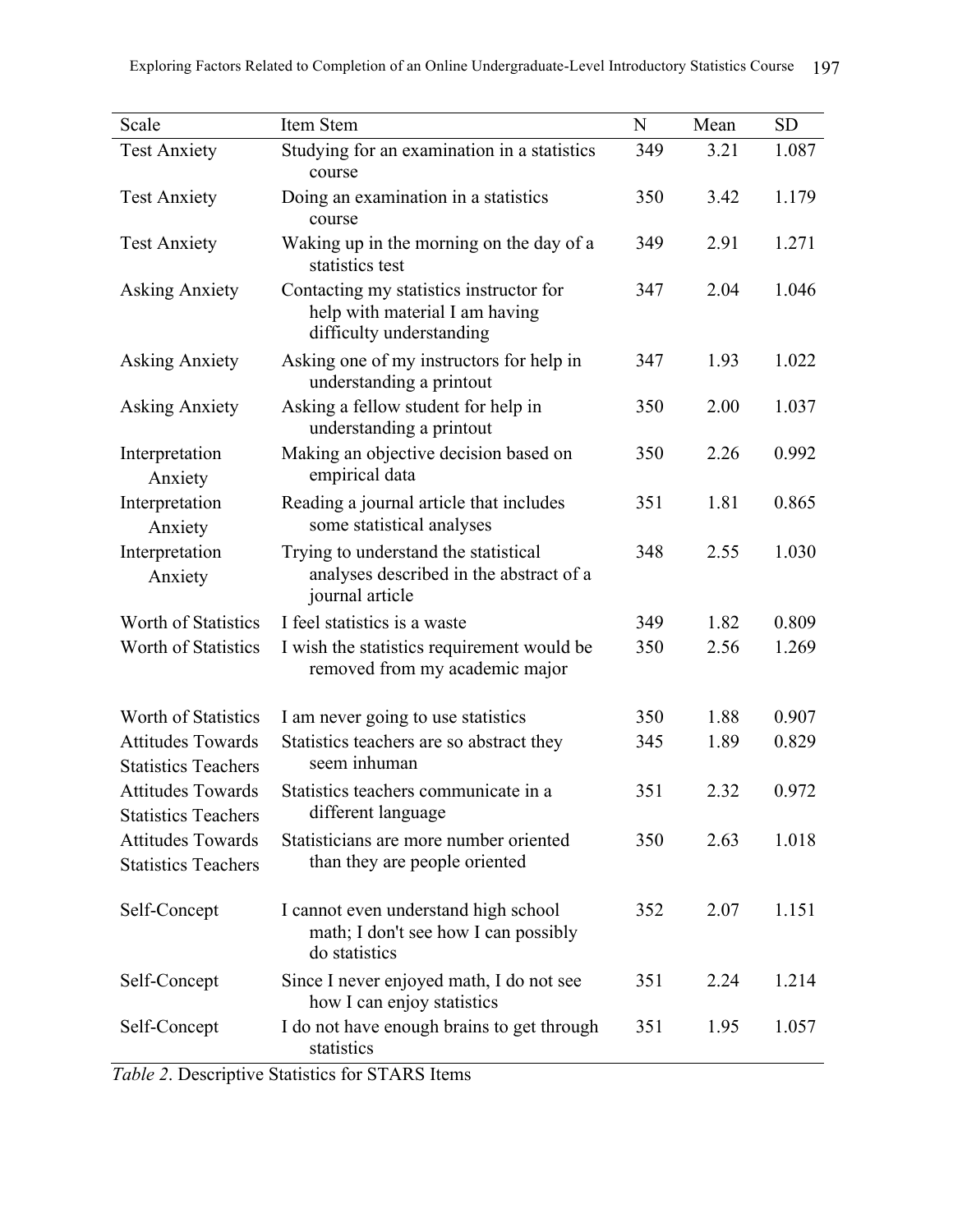Descriptive statistics for the six STARS subscales scores from all participants are presented in Table 3. Subscale scores were computed by adding each participant's response to the three items on each scale. If one or more items on a subscale were not answered, that individual's subscale score was not computed. With each item rated on a scale of 1 to 5, subscale scores could range from 3 to 15. Cronbach's alpha was used as a measure of internal consistency for each subscale. All alpha coefficients were judged to be sufficient, given that each subscale had only three items. The correlations between the six STARS subscales scores are presented in Table 4.

|                                             | N   | <b>Mean</b> | <b>SD</b> | Cronbach's<br><b>Alpha</b> |
|---------------------------------------------|-----|-------------|-----------|----------------------------|
| <b>Test Anxiety</b>                         | 347 | 9.54        | 3.110     | .852                       |
| <b>Asking Anxiety</b>                       | 343 | 5.97        | 2.828     | .899                       |
| <b>Interpretation Anxiety</b>               | 347 | 6.63        | 2.468     | .815                       |
| Worth of Statistics                         | 346 | 6.26        | 2.563     | .791                       |
| <b>Attitudes Toward Statistics Teachers</b> | 343 | 6.81        | 2.299     | .745                       |
| Self-Concept                                | 350 | 6.27        | 3.102     | .888                       |

*Table 3*. Descriptive Statistics for Abbreviated STARS Subscales

|                                 |              |      | $\mathcal{D}_{\mathcal{L}}$ | 3    | 4    | 5    |
|---------------------------------|--------------|------|-----------------------------|------|------|------|
| 1. Test Anxiety                 |              |      |                             |      |      |      |
|                                 |              |      |                             |      |      |      |
| 2. Asking Anxiety               | $\mathbf{r}$ | .441 |                             |      |      |      |
|                                 | n            | 341  |                             |      |      |      |
| 3. Interpretation Anxiety       | r            | .680 | .470                        |      |      |      |
|                                 | n            | 343  | 339                         |      |      |      |
| 4. Worth of Statistics          | r            | .366 | .287                        | .419 |      |      |
|                                 | n            | 341  | 337                         | 341  |      |      |
| 5. Attitudes Towards Statistics | r            | .274 | .176                        | .243 | .567 |      |
| Teachers                        | n            | 338  | 335                         | 338  | 338  |      |
| 6. Self-Concept                 | r            | .491 | .289                        | .531 | .647 | .498 |
|                                 | $\mathsf{n}$ | 345  | 341                         | 345  | 345  | 342  |

All  $p \leq .001$ 

*Table 4*. Correlations between Abbreviated STARS Subscales

Scores on the GOALS assessment at the beginning of the semester were approximately normally distributed with a mean of 33.508 and standard deviation of 11.455 (n=315). Only individuals' total scores were available to be analyzed. The variable concerning anticipated hours per week devoted to the course was slightly positively skewed with outliers; the median was 10 hours and the mean was 10.110 hours with a standard deviation of 5.030 hours (n=350). The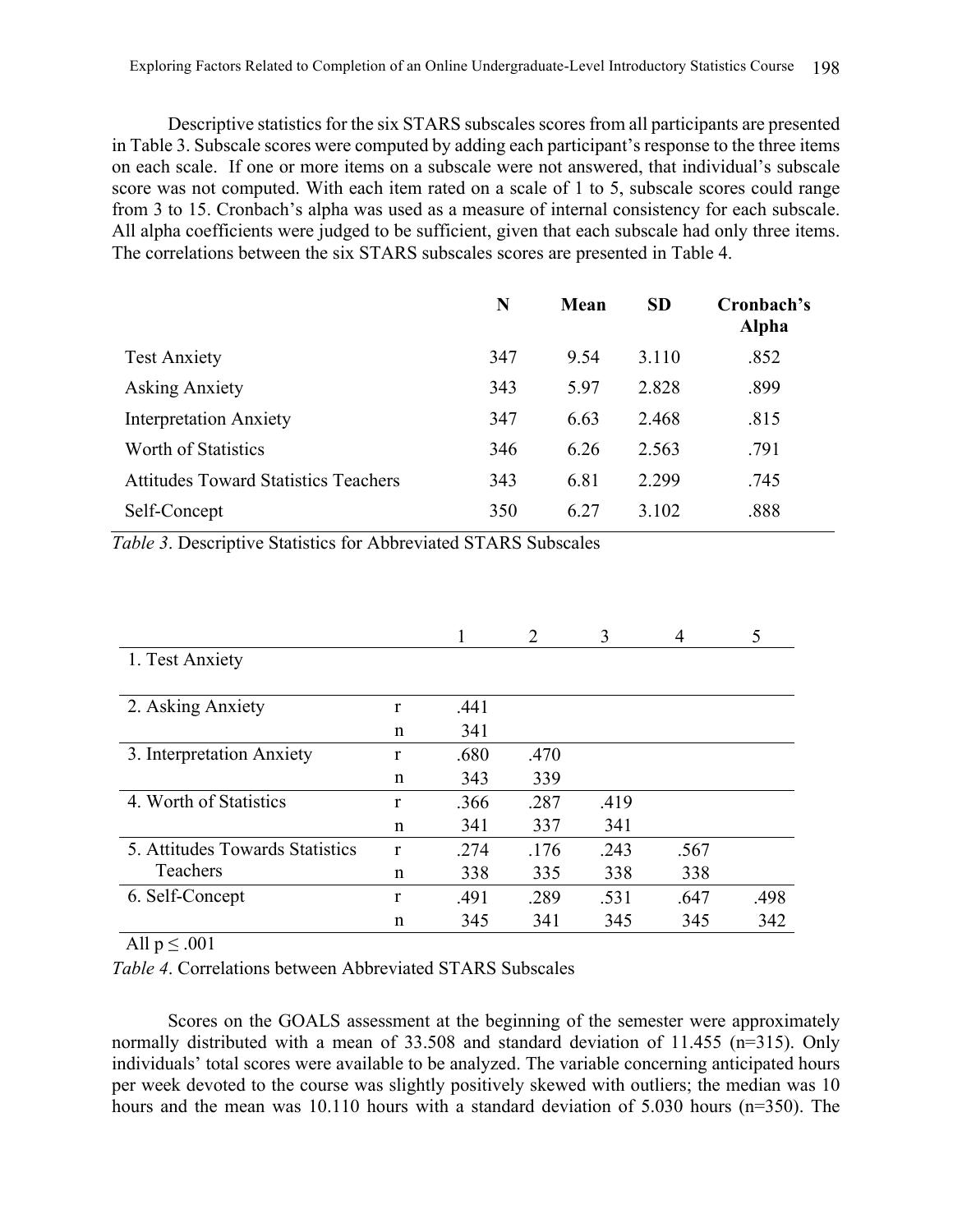variable concerning expected final grade in the course was measured on an ordinal level scale and was highly negatively skewed; the median expected grade was B+ and the mode was A. Scores on the first quiz were negatively skewed with a mean of 77.106 and standard deviation of 21.111; the median was 83.926. Of the 344 participants enrolled in the course through the end of the second week of class when this quiz was completed, 17 (4.9%) did not complete the quiz and received a grade of 0.

# **Research Question 1**

The first research question was "Do students who successfully complete the course differ from those who do not successfully complete the course in terms of their attitudes, anxieties, expectations, and performance in the early weeks of the course?" Because the STARS subscales were moderately correlated with one another, a multivariate analysis of variance (MANOVA) was used to compare the students who did and did not successfully complete the course. The remaining variables were analyzed separately. Note that with the exception of within the MANOVA, no corrections were made for multiple tests. Thus, the results of the statistical analyses may be liberal.

STARS subscale scores were compared for participants who did and did not successfully complete the course using a MANOVA. The overall test was not statistically significant [Wilks' Lambda = .922,  $F(6, 316) = 0.624$ , p = .711, partial eta squared = .012]. There were also no significant differences between the participants who did and did not successfully complete the course on any of the six STARS subscales. While students who did successfully complete the course had lower scores on every subscale, signifying lower anxiety and more positive attitudes, the differences were all small (Cohen's d ranging from 0.115 to 0.194).

The scores of students who completed the GOALS in the first week of class were compared for students who did and did not successfully complete the course. The results were statistically significant  $[t(313) = 1.660, p = .049]$ . However, the effect size of this difference was small among participants who did successfully complete the course, scoring 0.213 standard deviations higher than the participants who did not successfully complete the course.

The expected grades of participants who did and did not successfully complete the course were compared using a Mann-Whitney U test. This test was statistically significant  $[z = 2.097, p$ = .018]. Students who successfully completed the course had higher expected grades. For those who did successfully complete the course the median expected grade was A- and the mode was A. For those who did not successfully complete the course the median expected grade was B+ and the modes were B and A-.

For both groups, expected hours per week devoted to the course were slightly positively skewed with outliers. A Mann-Whitney U test was used to compare the students who did and did not successfully complete the course on this variable. The results of this test were not statistically significant  $[z = 0.343, p = .366]$ . The median for participants who did successfully complete the course was 10 hours per week and the median for participants who did not successfully complete the course was 9.50 hours per week.

Finally, scores on the first quiz of the course were compared for the two groups. Scores for both groups were negatively skewed with outliers who did not complete the quiz and therefore scored a 0. A Mann-Whitney U test was also used for this analysis. There was a statistically significant difference ( $z = 4.351$ ,  $p < .001$ ). The median score for participants who did successfully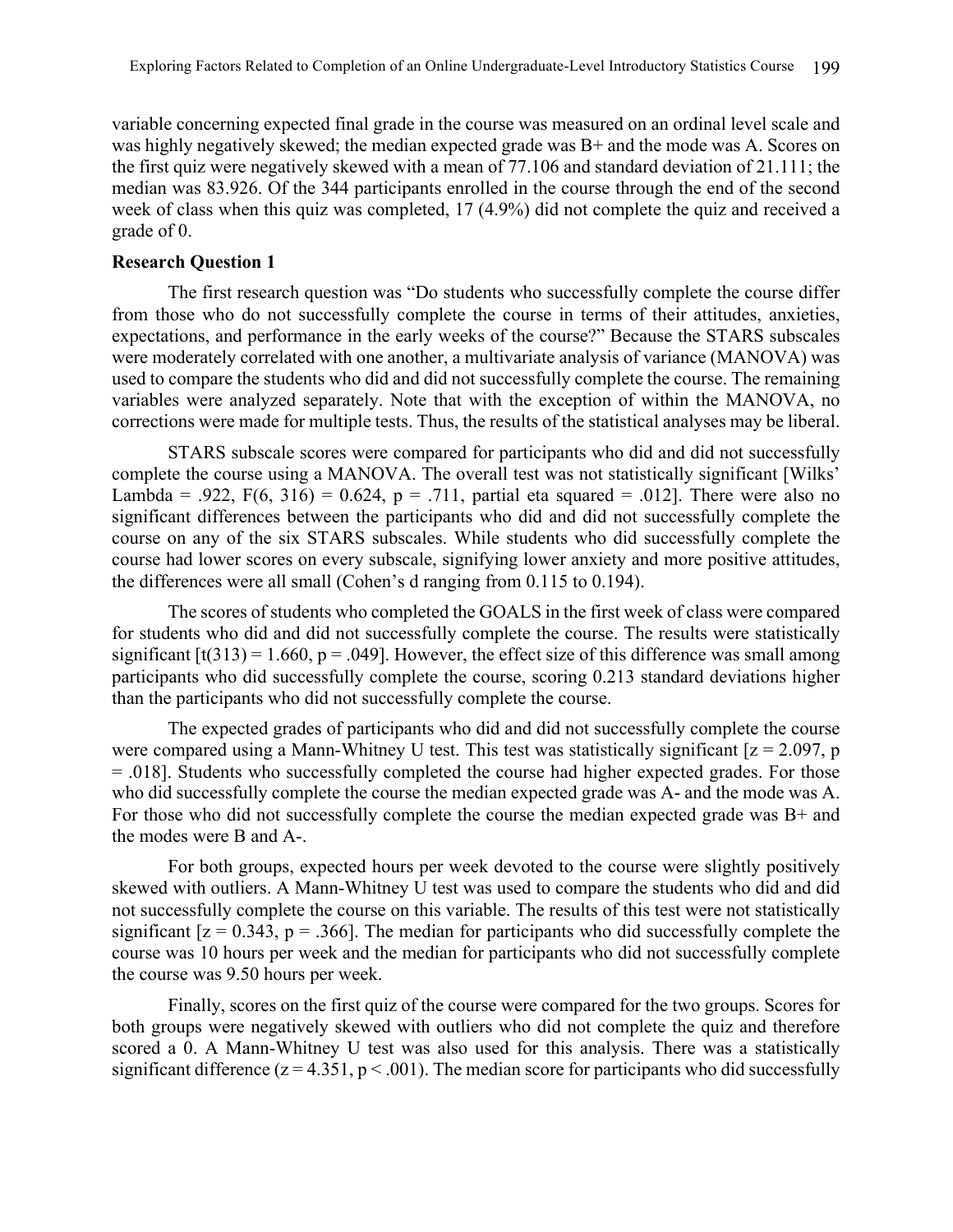complete the course was  $85.714$  (N = 254) and the median score for participants who did not successfully complete the course was  $78.571$  (N = 90).

To summarize the results concerning the first research question, there were no significant differences between participants who did and did not successfully complete the course in terms of any of the six STARS subscales. Participants who did complete the course had scored better on the GOALS, however the difference was small. The expected grades of participants who completed the course were higher than those of participants who did not successfully complete the course. There was not a difference between the two groups of participants in terms of the hours per week they expected to devote to the course. The largest effect size between the two groups of students related to their performance on the first quiz of the course. Students who successfully completed the course had higher scores on the first quiz.

## **Research Question 2**

The second research question was, "What variables can be used to best predict successful course completion?" To examine how the available variables could be used to predict successful course completion, backward stepwise (Wald) logistic regression methods were used. This allowed for the specification of a simple model that could be used to predict a student's probability of successful course completion.

The initial model contained the six STARS subscales, GOALS score, expected grade, expected hours per week devoted to the course, and grade on the first quiz. The final model consisted of the attitudes towards statistics teachers, subscale of the STARS, scores on the first quiz of the course, and a constant. This model was statistically significant  $[\chi^2 (2) = 22.267, p <$ .0001]. Prediction success overall was 76.5% (97.6% for those who did successfully complete the course, 11.6% for those who did not successfully complete the course).

To summarize the results concerning the second research question, a model for predicting successful course completion was constructed using logistic regression. While the resulting model was statistically significant, the sensitivity of the test was less than desirable. In other words, the model was only able to correctly identify 11.6% of the students who would not successfully complete the course. Its level of specificity, however, was very good in that the model was able to correctly identify 97.6% of students who would successfully complete the course.

## **Limitations**

A number of limitations were identified during data collection and analysis. First, of the 484 students enrolled in the sections of the course involved in the study, only 353 students (72.9%) completed the survey and gave permission for their data to be used for research purposes. There was a relationship between giving permission to participate in the study and course completion  $[\chi^2]$  $(1) = 25.150$ , p < .001, Cramer's V = .228]. Of the students who gave permission, 72.2% completed the course while only 47.7% of students who did not give permission, either because they did not submit the survey or because they stated that they did not want to be included in the study, completed the course. Thus, the results may be influenced by the available data. Again, this suggests that active engagement in the early weeks of the course is an important predictor of successful completion of the course.

Second, the GOALS score, which was used as a measure of knowledge during the first and last weeks of the course, has not been validated for use as a pre-test. This is a limitation of the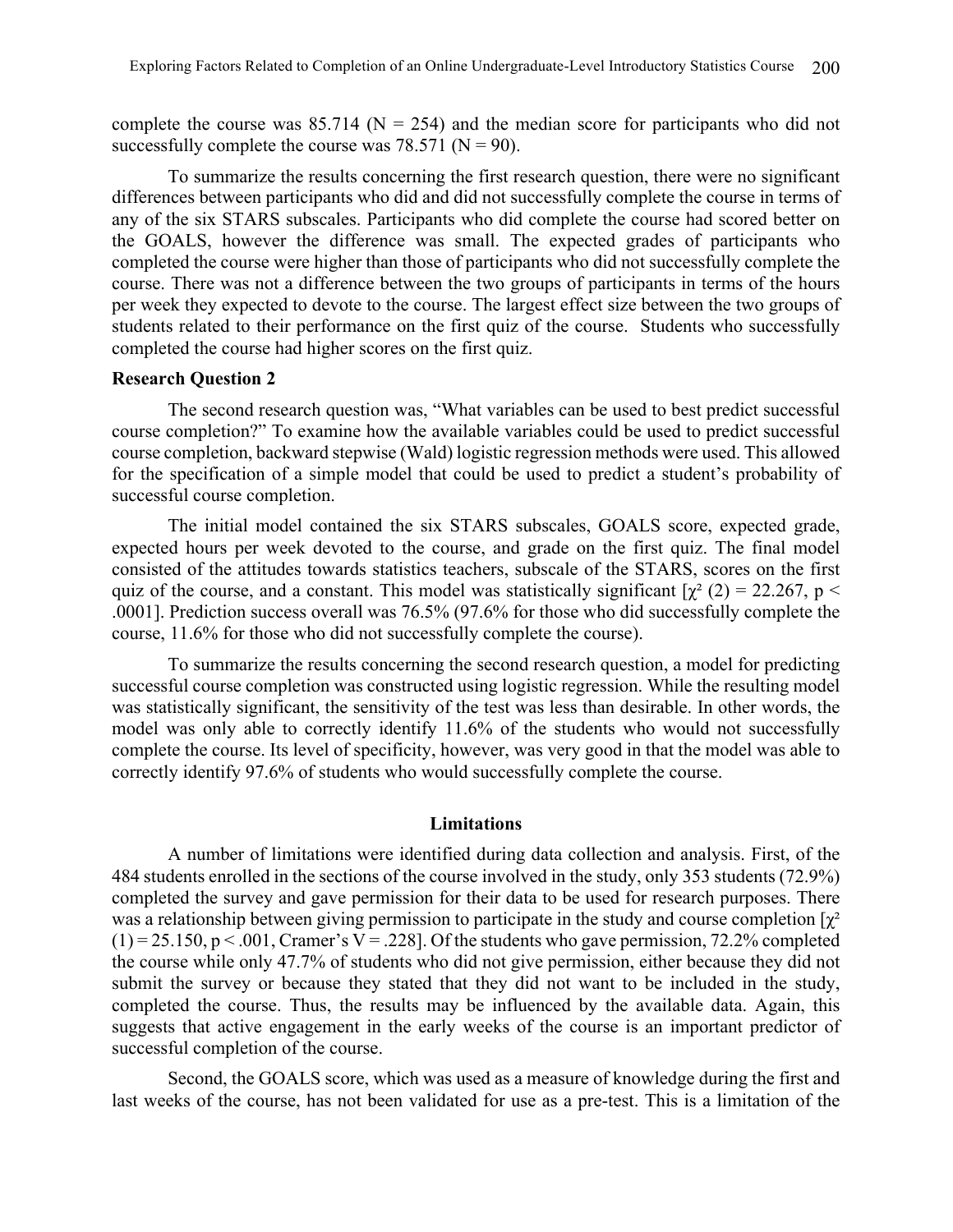study because the validity and reliability of scores from this assessment is unknown. Only students' composite scores on this assessment were available for analysis and, thus, it was not possible to compute any measures of internal consistency such as Cronbach's alpha. In the future, a measure of knowledge that has been specifically validated for use as a pre-test should be selected.

# **Discussion**

The results provided evidence that students who successfully completed the online undergraduate-level introductory statistics course in this study had higher GOALS scores, higher expected grades, and higher scores on the first quiz of the semester compared to the students who did not successfully complete the course. Here, the implications of these results are discussed. Suggestions for future research, including interventions to improve successful course completion, are discussed.

Students who successfully completed the course had lower levels of anxiety and more positive attitudes at the beginning of the course compared to students who did not successfully complete the course. However, the differences between students who did and did not successfully complete the course were relatively small and not statistically significant. Future research should examine anxiety and attitudes on a more task-specific level. This might be achieved, for example, by focusing at the question-level as opposed to the scale-level. In this study students gave the highest anxiety ratings to the question "Doing an examination in a statistics course." Anecdotally, students also experienced anxiety while taking the course's weekly quizzes. This anxiety may prevent some students from taking the quizzes which, in turn, decreases their likelihood of successfully completing the course. An intervention targeting anxiety during quizzes and exams may emphasize test-taking strategies and general anxiety reduction.

Students who successfully completed the course had, on average, higher scores on the GOALS assessment. This, along with the variability of the GOALS scores, suggests that some students entered the course with some pre-existing content knowledge and that those students are more likely to be successful than students who entered the course with less content knowledge. While instructors have no control over their students' prior coursework, they could provide students with materials to review before the course begins. For example, students may be given the option of reading review materials or working through Khan Academy (https://www.khanacademy.org/) lessons designed for high school students that cover some of the course topics at a more introductory level, such as basic measures of central tendency (i.e., mean, median, and mode) or interpreting graphs (e.g., bar charts and scatterplots). Instructors should reach out to students who score poorly on the measure of demonstrated knowledge during the first week of the course in order to reassure students that they are not expected to score highly on an assessment of information that they have not yet been taught. This should help to ensure that the experience of struggling through such an assessment did not have a negative impact on students' confidence. To further offset these issues, GOALS will be replaced by a different measure of demonstrated knowledge in the future. Currently, the use of open-ended prompts that ask students to interpret situations similar to those addressed in the course are being explored (Zimmerman, et al., 2016).

The median expected grade was higher for the students who successfully completed the course. There are a number of reasons why a student could have a low-grade expectation at the beginning of the semester. For example, they may begin the course with the belief that they do not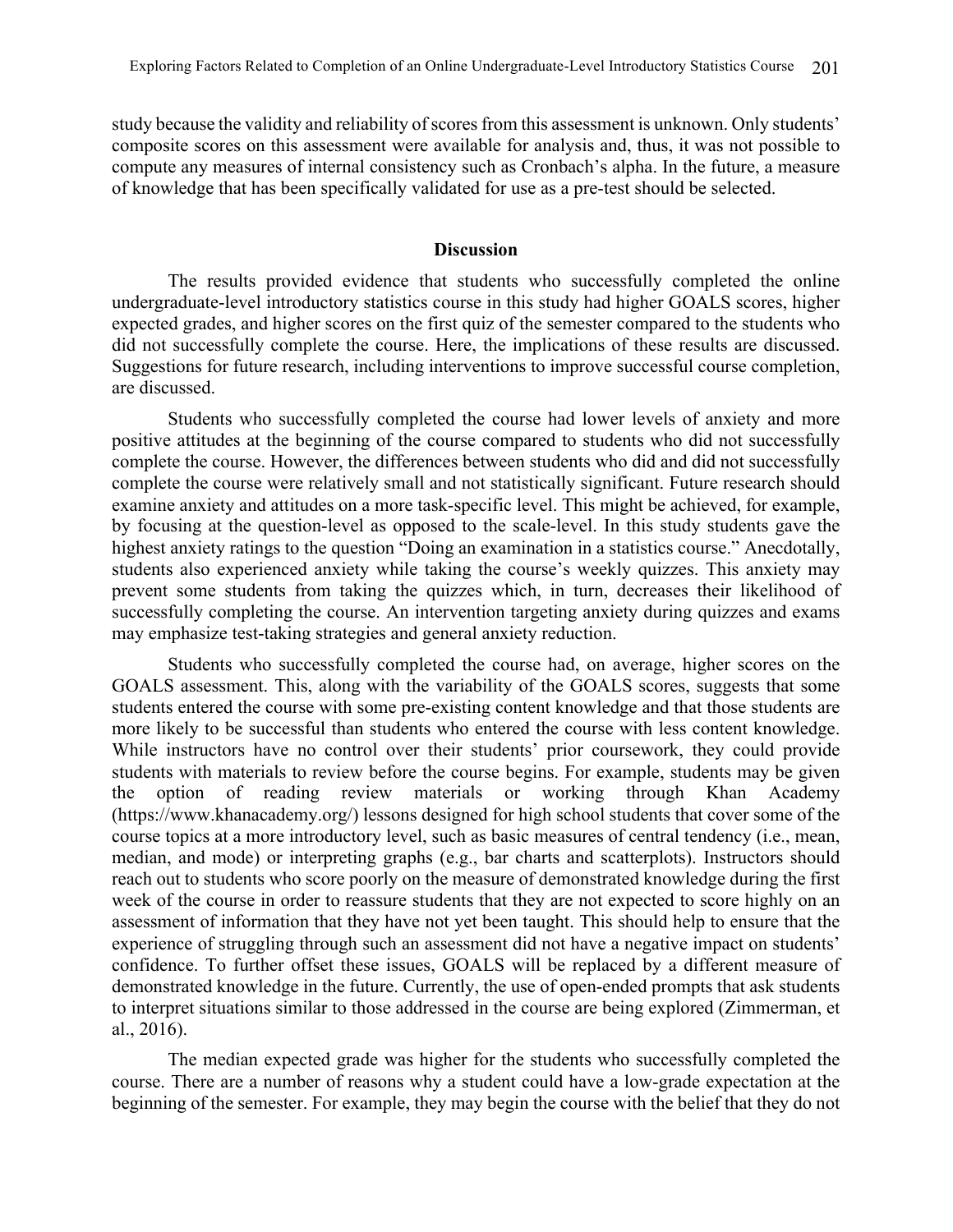have the ability to do well. This is sometimes attributed to students' beliefs about their mathematics abilities (Azar & Mahmoudi, 2014) which may be addressed by showing students that the introductory statistics course is not a mathematics course. The mathematical operations required in the course are limited to addition, subtraction, multiplication, division, square roots, exponents, and possibly factorials. Students may also begin the course with low grade expectations because they anticipate putting forth only enough effort to obtain the minimum required grade. The minimal grade that students must achieve in order for the course to be counted toward their graduation requirements varies by major but is typically a C or D. If a student's major requires a C in the course in order for it to count toward graduate requirements, then the student may be aiming for a C. The issue with this is that the course material is somewhat cumulative and becomes more difficult as the semester progresses. A student aiming for a C during the first half of the semester may find it difficult to maintain that C through the end of the semester when the content becomes more challenging. As a result, instructors should reach out to students who begin the course with low grade expectations to determine if they are experiencing low self-efficacy or if their strategy is to do the minimal amount of work to pass the course. The appropriate intervention varies by the cause of the low-grade expectation. For instance, for students planning to do the minimal amount of work, instructors may point out that exam grades tend to decline from the first to the second midterm and again to the final exam. They may also share anecdotal evidence from previous semesters. Instructors should remind students that those who fall behind for more than one or two weeks rarely catch up. On the other hand, students with low self-efficacy may benefit from activities that build their confidence. For example, easy early activities that gradually become more difficult may prevent students from giving up. In this course, students also stated that attending group review sessions with peer leaders was helpful, both to recognize that other students share their feelings and to work through content at an appropriate pace.

Students who do poorly on the first quiz of the semester or who do not complete the first quiz of the semester are at high risk for not completing the course. Of the students who completed the first quiz of the semester, 75.8% successfully completed the course while only 35.3% of students who did not complete the first quiz successfully completed the course. Students who do not complete the first quiz are less than half as likely to successfully complete the course compared to students who do complete the first quiz. Instructors should reach out to students who do not complete the first quiz to determine why they did not complete it and develop an intervention to target each individual's issues since such students are beginning the course with a low grade and are missing out on this learning opportunity. While it is possible for students to avoid the first quiz and catch up, we see that the majority of students who miss the first quiz never do so and fail to successfully complete the course.

In terms of predicting which students will and will not successfully complete the course using data collected in the first two weeks of the semester, students' attitudes toward statistics teachers and scores on the first quiz were identified as statistically significant predictors. While the sensitivity of that model to identify students who would not successfully complete the course was poor, the specificity of the model was good. In other words, students who successfully completed the course were correctly classified, but students who did not successfully complete the course were not consistently correctly classified. It may be better to be optimistic and to predict that a student will successfully complete the course when he or she will not than to be pessimistic and to predict that a student will not successfully complete the course when they may. If instructors know that a student is not likely to be successful they may interact with the student differently (Rosenthal & Jacobson, 1966). Thus, it is preferable to overestimate success in the course. When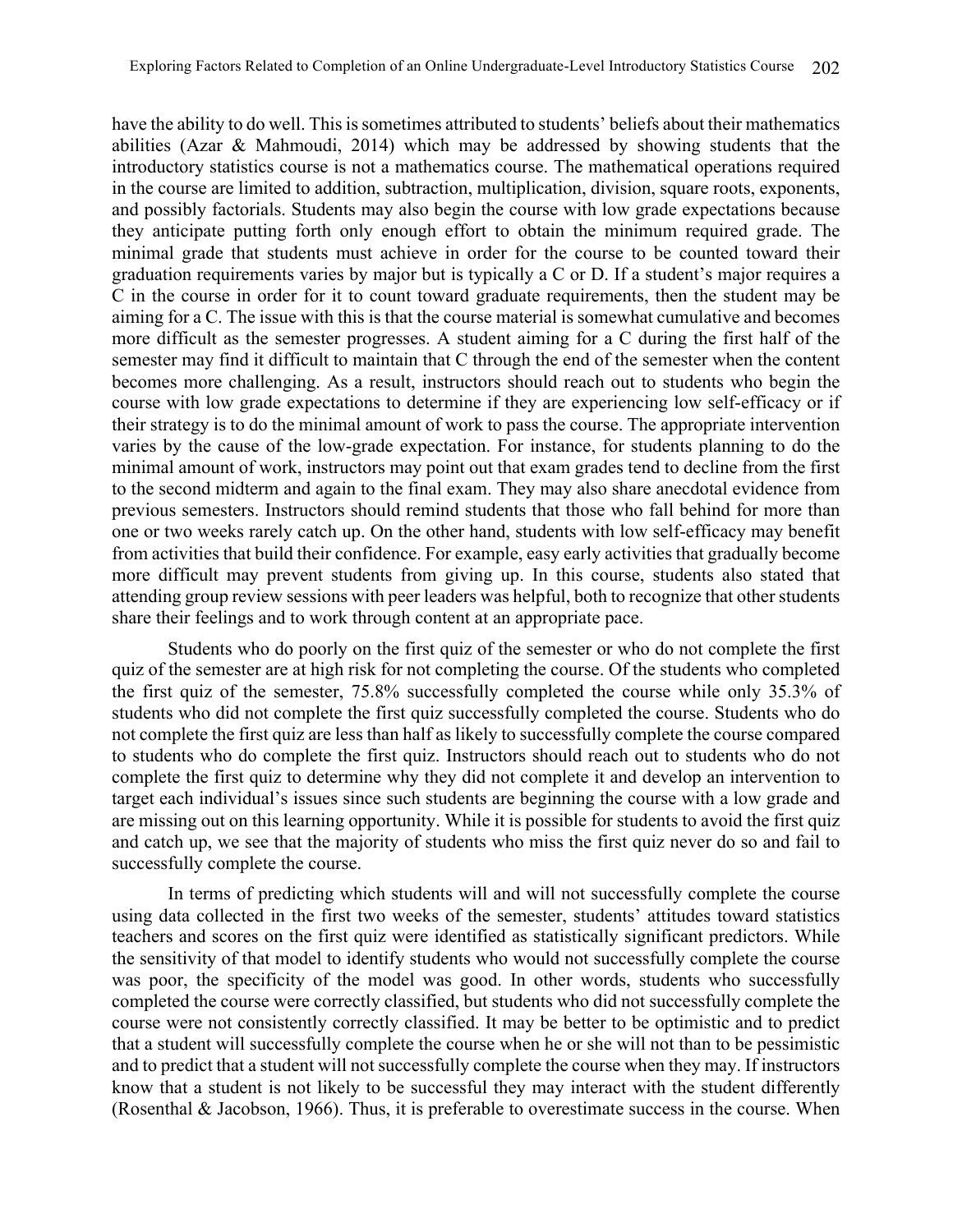reaching out to a poorly performing student, an instructor should do so with the perspective that the student can be successful as to not further discourage the student.

The STARS subscale of attitudes towards statistics teachers was a statistically significant predictor of course completion, although the MANOVA, comparing students who did and did not successfully complete the course in terms of their STARS subscales scores did not identify a statistically significant difference in terms of this variable. The mean ratings of participants who did complete the course were 0.194 standard deviations lower than the mean ratings of participants who did not successfully complete the course. Note that the attitudes items were all worded in a way that higher ratings are associated with more negative perceptions. Thus, students who successfully completed the course had less negative (i.e., more positive) views of statistics teachers. This study used an abbreviated form of the STARS wherein the attitudes towards statistics teachers subscale consisted of the following three statements to which students rated their level of agreement on a scale of 1 to 5 ( $1 =$  strongly disagree,  $5 =$  strongly agree): "Statistics teachers are so abstract they seem inhuman," "Statistics teachers communicate in a different language," and "Statisticians are more number oriented than they are people oriented." For the first statement, students who completed the course gave a mean rating of 1.84 (SD = 0.806, N = 250) while students who did not complete course gave a mean rating of 2.01 (SD =  $0.881$ , N = 95) for a difference of 0.206 standard deviations. For the second statement, students who did not complete the course gave a mean rating of 2.28 (SD =  $0.962$ , N = 253) while students who did not complete the course gave a mean rating of 2.43 (SD = 0.995, N = 98) for a difference of 0.154 standard deviations. For the third statement, students who completed the course gave a mean rating of 2.58 (SD = 1.004, N = 252) while students who did not complete the course gave a mean rating of 2.73 (SD = 1.051, N = 98) for a difference of 0.147 standard deviations. For all three items, students who successfully completed the course gave more positive ratings. The effect sizes were consistent across all three items and were relatively small in each case. Based on students' perceptions of statistics teachers, several suggestions for instructors emerge. The use of individual emails and instructional videos for the class may help to "humanize" the instructor. Instructors of introductory courses should also consider their language choices with students and avoid excessive jargon that may reinforce perceptions of statistics as a special and inaccessible language, or statisticians as number oriented. Instructors of introductory courses who can communicate the content in a language that novice learners can most easily comprehend may be most effective in improving their students' perceptions of individuals in the field of statistics.

#### **Conclusions**

The results of this study suggest that indicators, as early as the first week of the course, may be used to identify students who are at-risk for not successfully completing the course. The purpose of this study, however, was not to simply identify the students who are likely to fail to be successful in the course but rather to identify variables that provide meaningful opportunity for interventions. A number of interventions were suggested, including those with the goals of reducing test anxiety, increasing existing content knowledge at the beginning of the course, and improving students' perceptions statistics teachers. Future research should develop interventions that can be used in online introductory statistics courses targeting one or more of these areas and report on their effectiveness at improving course completion rates as well as other outcomes such as exam performance and student satisfaction.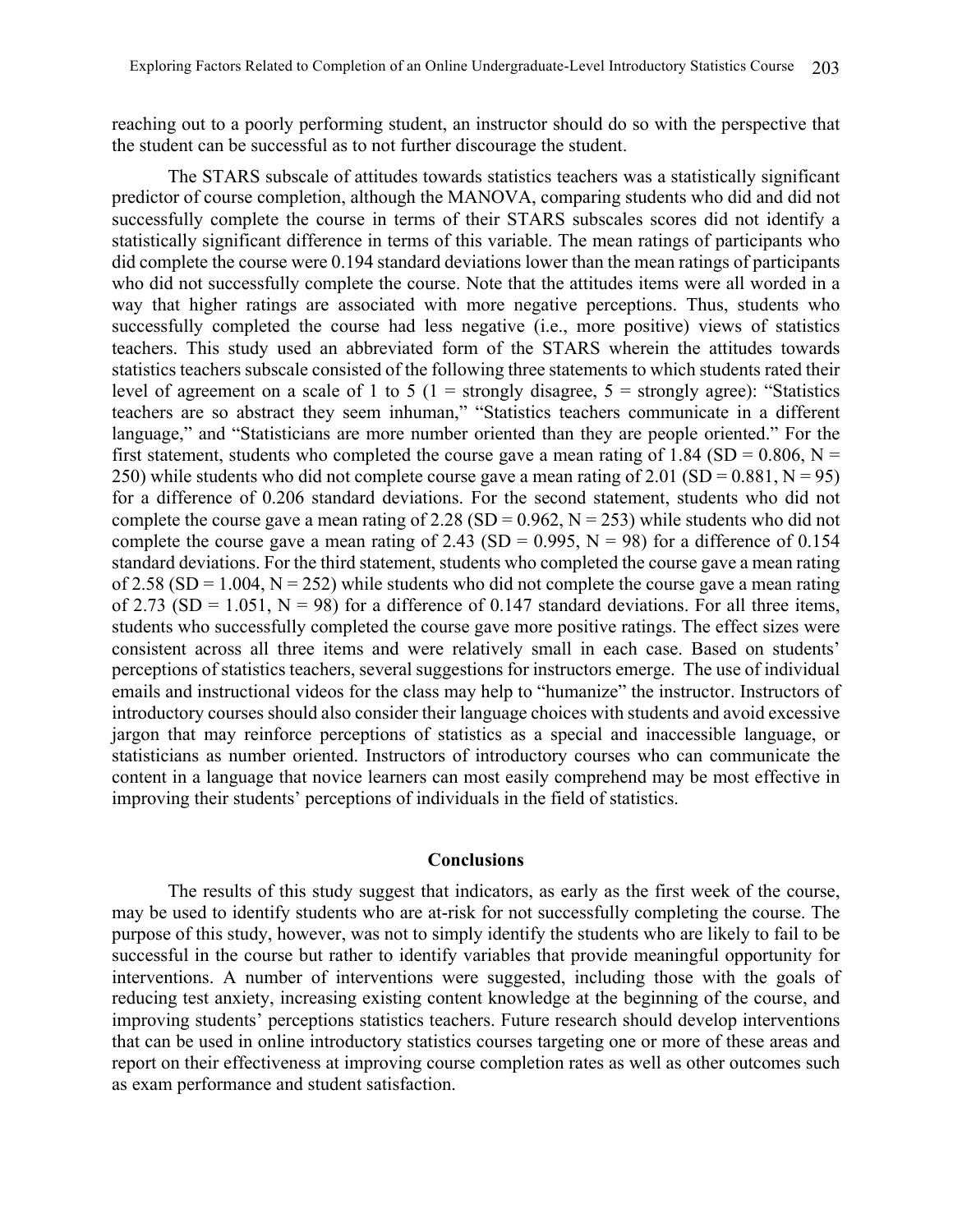#### **References**

- Aragon, S. R., & Johnson, E. S. (2008). Factors influencing completion and noncompletion of community college online courses. *The American Journal of Distance Education, 22*, 146- 158.
- Atchley, T. W., Wingenbach, G., & Akers, C. (2013). Comparison of course completion and student performance through online and traditional courses. *International Review of Research in Open and Distance Learning, 14*(4), 104-116.
- Azar, F. S., & Mahmoudi, L. (2014). Relationship between mathematics, self-efficacy, and students' performance in statistics: The mediation role of attitude toward mathematics and mathematics anxiety. *Journal of Educational Science & Psychology, IV(*LXVI), 32-42.
- Bälter, O., Cleaveland-Innes, M., Pettersson, K., Scheja, M., & Svedin, M. (2013). Student approaches to learning in relation to online course completion. *Canadian Journal of Higher Education, 43*(3), 1-18.
- Bloemer, B. (2009). The UIS model for online success. *Journal of Asynchronous Learning Networks, 13*(3), 99-115.
- Carr, S. (2000). As distance education comes of age, the challenge is keeping the students. *The Chronicle of Higher Education, 46*(23), A39-41.
- Clark, M., Holstrom, L., & Millacci, A. M. (2009). University of Cincinnati: Case study of online student success. *Journal of Asynchronous Learning Networks, 13*(3), 99-115.
- Cruise, R. H., Cash, R. W., & Bolton, D. L. (1985). Development and validation of an instrument to measure statistical anxiety. ASA Proceedings of the Statistical Education Section, American Statistical Association. Alexandria, VA. 92-97.
- DeVaney, T. A. (2010). Anxiety and attitudes of graduate students in on-campus vs. online statistics courses. *Journal of Statistics Education, 18*(1).
- Fasse, R., Humbert, J., & Rappold, R. (2009). Rochester Institute of Technology: Analyzing student success. *Journal of Asynchronous Learning Networks, 13*(3), 99-115.
- Hanna, D., Shevlin, M., & Dempster, M. (2008). The structure of the Statistics Anxiety Rating Scale: A confirmatory factor analysis using UK psychology students. *Personality and Individual Differences, 45*(1), 68-74.
- James, S., Swan, K., & Daston, C. (2016). Retention, profession and the taking of online courses. *Online Learning, 20*(2).

Lock Morgan, K. (2015). *Statistics Department 2015 Assessment.* Unpublished internal report.